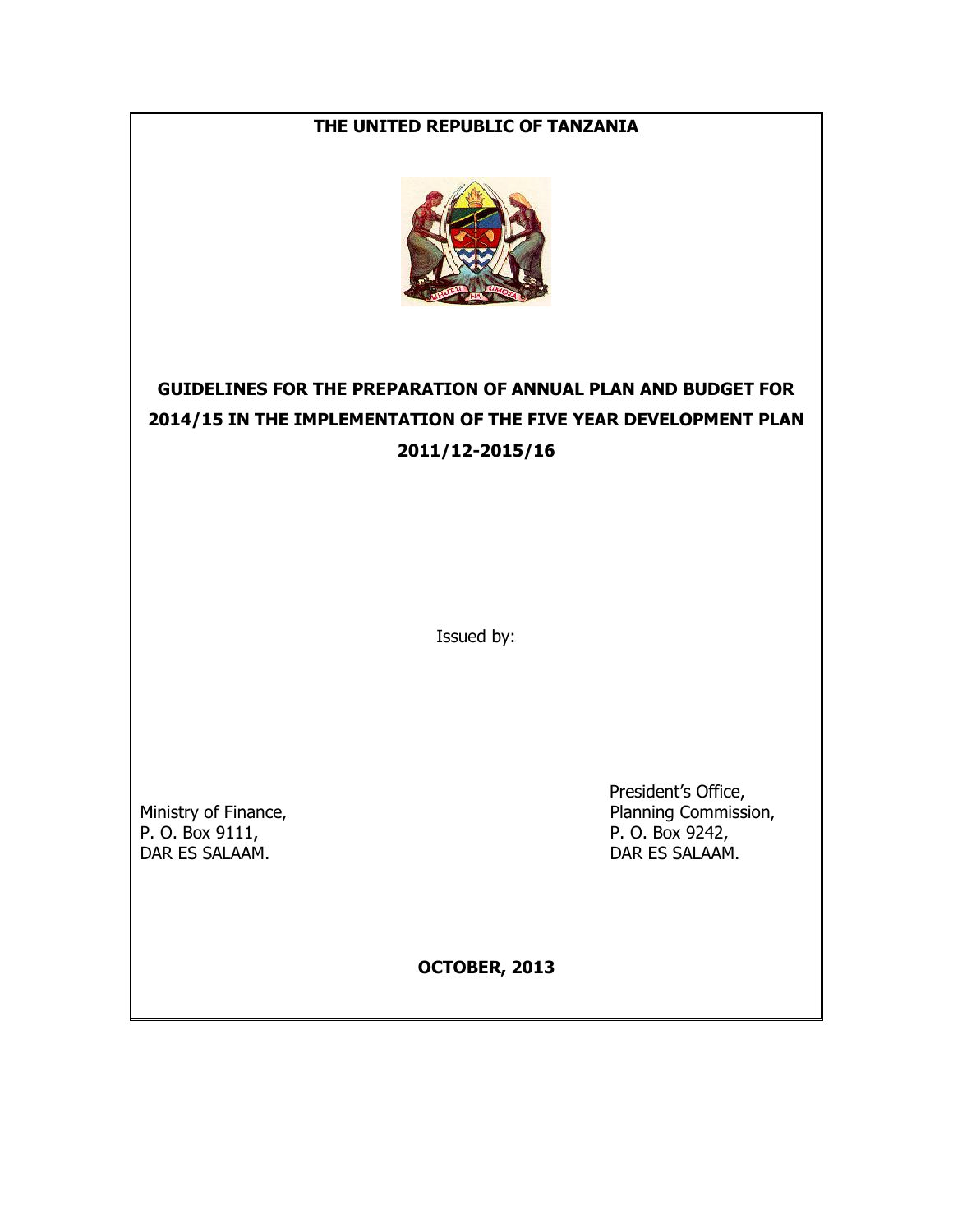# **GUIDELINES FOR THE PREPARATION OF ANNUAL PLAN AND BUDGET FOR 2014/15 IN THE IMPLEMENTATION OF THE FIVE YEAR DEVELOPMENT PLAN 2011/12-2015/16**

## **1.0 INTRODUCTION**

1. The Plans and Budget Guidelines (PBG) for the year 2014/15 is the fourth in implementing the Five Year Development Plan 2011/12-2015/16. The utmost goal of PBG is to achieve the highest economic and social welfare for all citizens through strategic investments in socio-economic development. In achieving that, this PBG provides strategic guidance to all Accounting Officers during preparation of their plans and budget in line with the revised budget cycle.

2. The guidelines draw attention to MDAs, RSs, LGAs, and PIs in preparing their plans and budget to allocate resources into strategic areas and projects to ensure public resources are invested in a manner that will leverage private sector investment in the economy. These priorities focus on projects and programs with large multiplier effects as articulated in the Five Year Development Plan (FYDP). In fast tracking the implementation of the FYDP, first priority will be given to the projects identified under the BRN initiative which involve six National Key Result Areas; namely, energy, water, agriculture, transport, education and resources mobilization. In addition, fast tracking will be implemented in compliance with the Government Acts, Regulations, and Circulars.

3. The Plans and Budget Guidelines framework is organised into five sections, namely: Key generic responsibilities of all Accounting Officers during the plans and budget preparation for 2014/15; Medium Term Expenditure framework and resources envelope; milestones for preparation of plans and budget estimates; important issues to be considered during the budget preparation; and budget scrutiny and approval process. This guidelines should be read together with the **Annex A** which provides details performance of the economy; macroeconomic outlook and priority focus; resource envelope; and plans and budget submission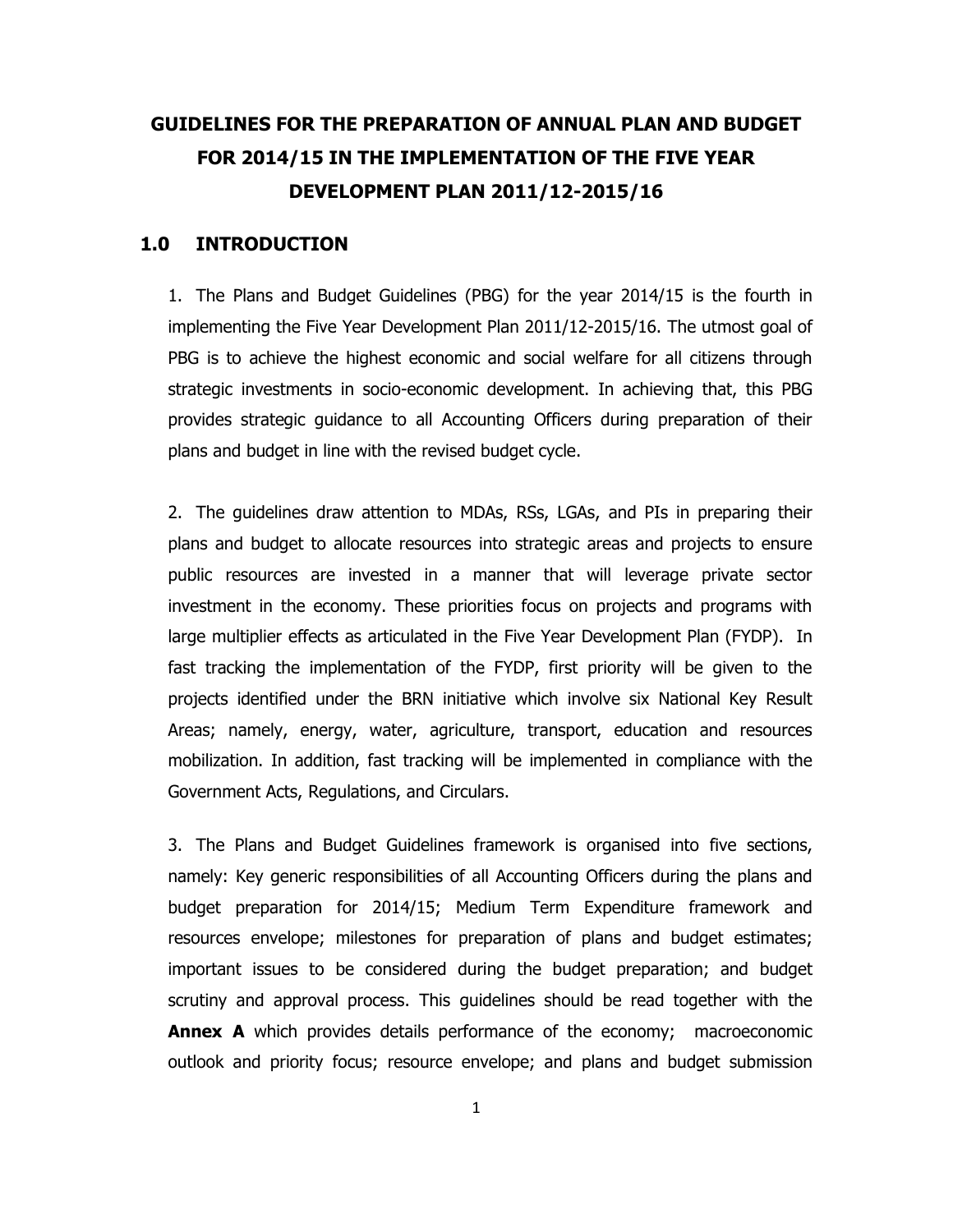forms; as well as **Annex B** which portrays budget preparation and scrutinisation timetable for fiscal year 2014/15.

## **INSTRUCTIONS FOR PLANS AND BUDGET PREPARATION**

## **2.0 PREPARATION OF PLANS AND BUDGET**

## 2.1 **Budget Committees**

4. In preparing Plans and Budget estimates at institutional level, the committee responsible for budget preparation shall lead the process under the guidance of respective ministers, while at regional and LGA levels the committees will be guided by respective Regional Commissioner. The Committee shall be chaired by the Accounting Officer with Heads of Planning Departments/Units as Secretariats to the Committee and all Heads of Departments/Units as members.

## 2.2 **Responsibilities of Budget Committees**

- a) Ensuring that budget estimates adhere to the ceilings and are prepared in line with priorities as outlined in the Plan and Budget Guidelines 2014/15 and other National Planning and Budgeting Frameworks as well as other Government instructions;
- b) Ensuring that all outstanding activities for 2013/14 are reviewed and reprioritized for inclusion in the Plans and Budgets for 2014/15;
- c) Assessing all signed Contracts and Memoranda of Understanding (MoUs) for which commencement certificates have been issued and hence costing them into the budget;
- d) Exploring further revenue opportunities for institutions that collect revenue by analysing revenue collection performance and forecasts over the medium term so as to enhance tax base for improving service delivery;
- e) Allocating resources based on objectives, outputs and outcome performance;
- f) Allocating resources for cross-cutting issues such as the fight against corruption, Open Government Partnership(OGP), Gender, HIV and AIDS, Environment, and Population dynamics;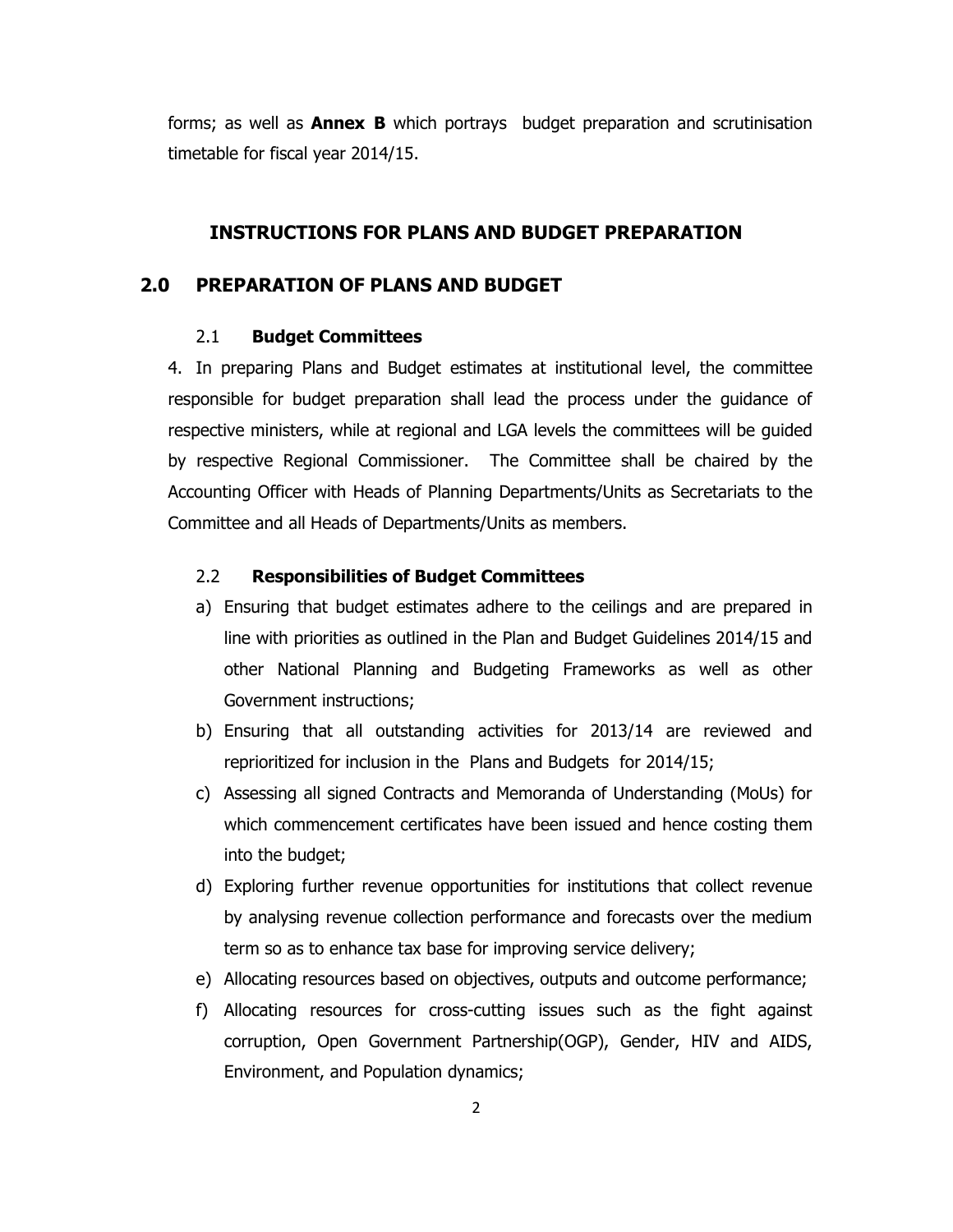- g) Ensuring proper coordination of the preparation of MTEFs under their jurisdiction. Activities are properly classified in accordance with GFS Codes 2001 and are costed using **appropriate unit costs** and measurement units as issued by Government Procurement Services Agency (GPSA);
- h) Ensuring formulation of performance indicators in line with FYDP I, MKUKUTA II as well as Big Results Now for sectors implementing this initiative; and
- i) Ensuring that MTEFs are timely prepared and submitted to MoF and PO-PC in line with the adopted New Budget Cycle for scrutinisation. MTEFs for RSs and LGAs, should be submitted to the Prime Minister's Office, Regional Administration and Local Government Authorities for scrutinisation.

## 2.3 **Specific Instructions for RSs and LGAs**

5. During preparation of Plan and Budget for 2014/15, RSs and LGAs shall undertake among others, the following:-

- a) Allocate resources for maintaining peace, order and tranquillity in respective areas of their jurisdiction as well as conducting statutory meetings (RCC,DCC and Inter-Council Forums) to enable effective governance and accountability at all levels;
- b) Continue strengthening Decentralization by Devolution policy within areas of their jurisdiction for effective service delivery with particular focus on empowering lower levels;
- c) Conducting Opportunities and Obstacles to Development (O&OD) approach, review and develop Regional and Councils Strategic Plan and Use as a basis for preparing plans and Budgets at all levels;
- d) Enhance the capacity of Local Government Authorities (LGAs) to increase own source revenue collection and report to the Prime Minister's Office, Regional Administrative and Local Government (PMO-RALG) and Ministry of Finance (MoF);
- e) Continue improving public finance management and accountability at all local government levels;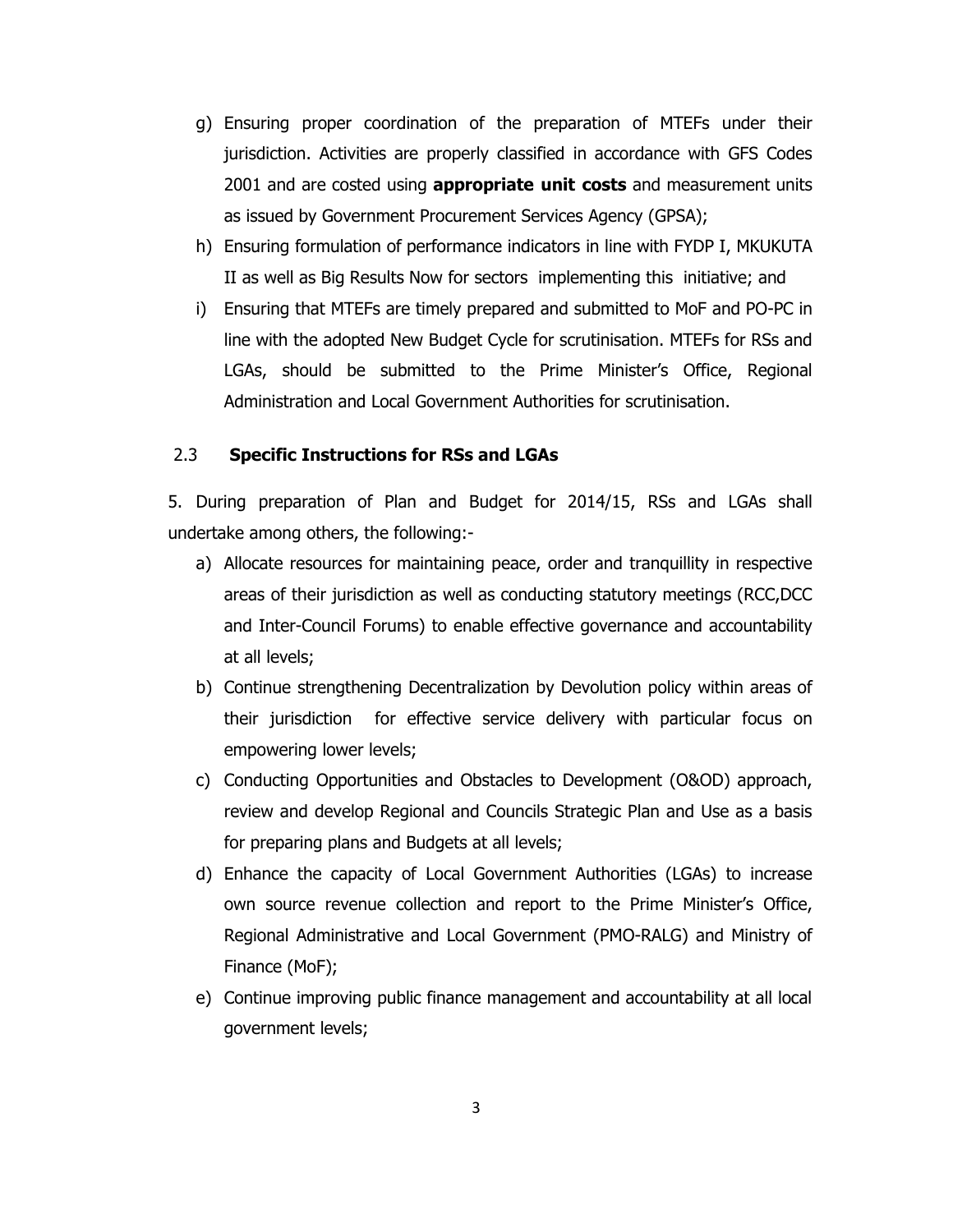- f) Continue with construction/rehabilitation and equipping Regional and District Hospitals, Health Centres and Dispensaries, Regional and District Commissioners' Offices and residences, Regional and District Administrative Secretaries Residences and Divisional Secretaries Offices;
- g) Continue with construction of Headquarters for newly established RSs and LGAs;
- h) Construction, rehabilitation, maintenance and equipping of social and economic infrastructure, especially in the sectors of Education, Water, Health, Agriculture, Livestock, Fisheries, and Roads, in line with national standards within their areas of jurisdictions;
- i) Preparing and maintaining Regional and District profiles for integrated development plans and develop livelihood data centre for effective coordination of database and information;
- j) MTEFs and new project proposals for RSs and LGAs should be submitted to PMO-RALG for preliminary scrutinisation, advice and further guidance before submission to MOF and President's Office, Planning Commission (PO-PC) respectively by December, 2013;
- k) Prepare land use plans and demarcation of plots and farms;
- l) Enforcing systems protecting children's rights including support to Most Vulnerable Children (MVC);
- m) Mainstreaming gender, Environment, HIV/AIDS, anti-corruption and propoor policy data in plans and budgets;
- n) Improving business environment by reducing unnecessary bureaucracy especially on issuing building permits and business licenses;
- o) Strengthening the capacity to use PlanRep, IFMS, and Human Capital Management and Information System (HCMIS) for planning and budgeting purposes. In view of this, all LGAs shall allocate resources for capacity enhancement; and
- p) Continue strengthening coordination and ensure attainment of targets set for food and cash crop production with special emphasis on the investment projects under SAGCOT and Tanzania Agriculture and Food Security Investment Plan (TAFSIP) in the spirit of Kilimo Kwanza initiative.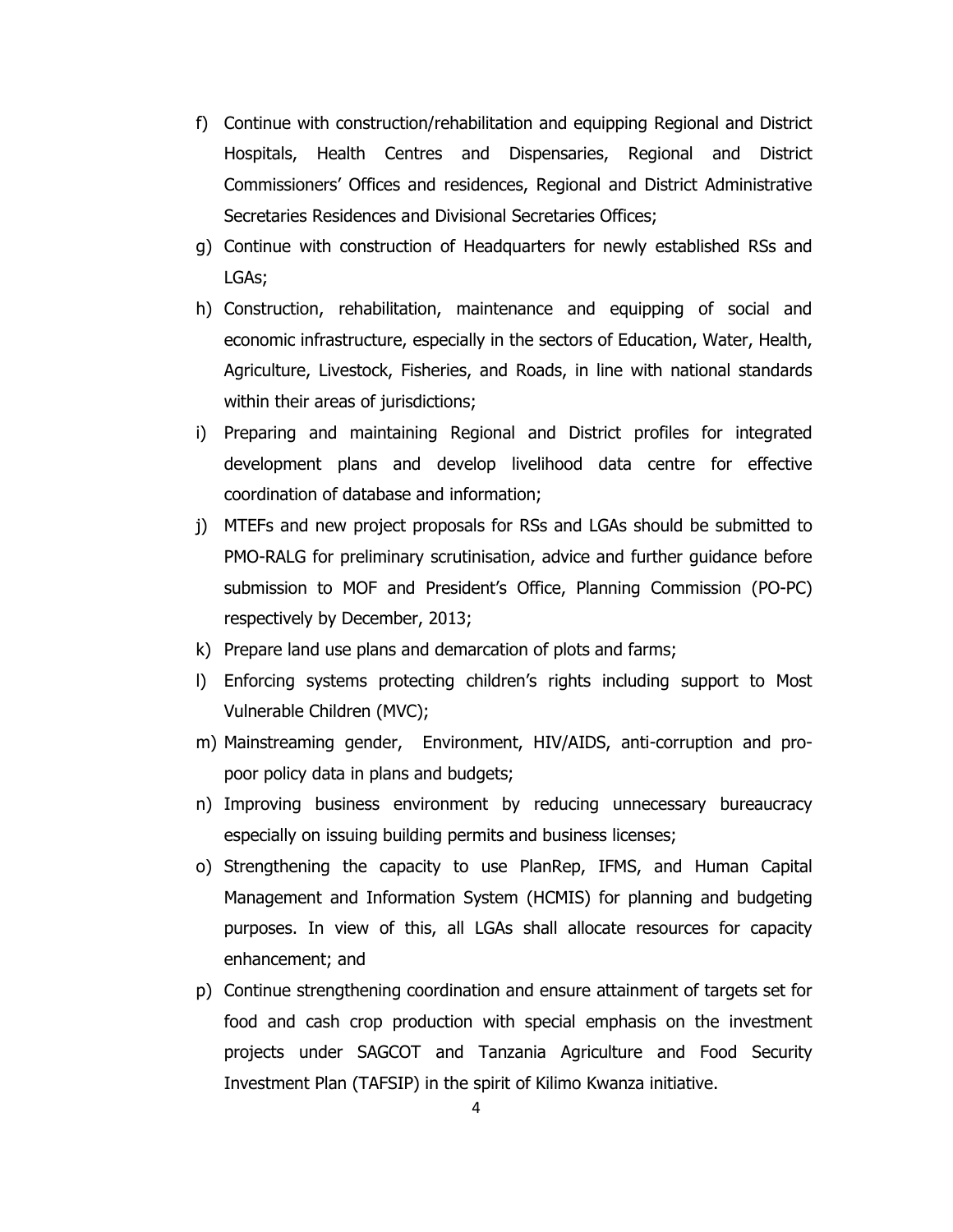## 2.4 **Planning and Budgeting Documents and Instruments**

6. In preparing Institutional plans and budgets, Accounting Officers should adhere to the following:-

- a) The Medium Term Strategic Planning and Budgeting Manual;
- b) Annual Development Planning Framework;
- c) Institutional Strategic Plans, and other existing national and sectoral policies;
- d) Approved budget ceilings regarding expenditure estimates, and revenue targets;
- e) Public Private Partnership Act of 2010 and its Regulations of 2011 by deploying all means to attract private investment under this arrangement in order to achieve institutional objectives;
- f) Public Service Act, 2002 including the Public Service Standing Orders of 2009;
- g) Circulars issued by the Paymaster General and other Government Directives;
- h) The Public Finance Act CAP. 348;
- i) The Government Loans, Guarantees and Grants Act, 1974;
- j) Public Procurement Act CAP.410;
- k) Public Audit Act, No. 11 of 2008;
- l) Regional Administration Act CAP.97;
- m) Local Government Finance Act CAP.290;
- n) Approved reporting formats contained in Plan and Budget Guidelines; and
- o) BRN Directives.

# **3.0 MEDIUM TERM EXPENDITURE FRAMEWORK AND RESOURCE ENVELOPE**

7. On the basis of the macroeconomic outlook and budget frame in **Annex A,** the primary focus of the fiscal year 2014/15 budget and the medium term strategy is to consolidate the achievements of preceding years and focus interventions to Big Results Now projects so as to achieve the aspirations of the Five Year Development Plan 2011/12-2015/16 and MKUKUTA II.

8. In line with the macro economic and fiscal policy objectives, the medium term fiscal framework as outlined in the budget frame for 2014/2015, is projected to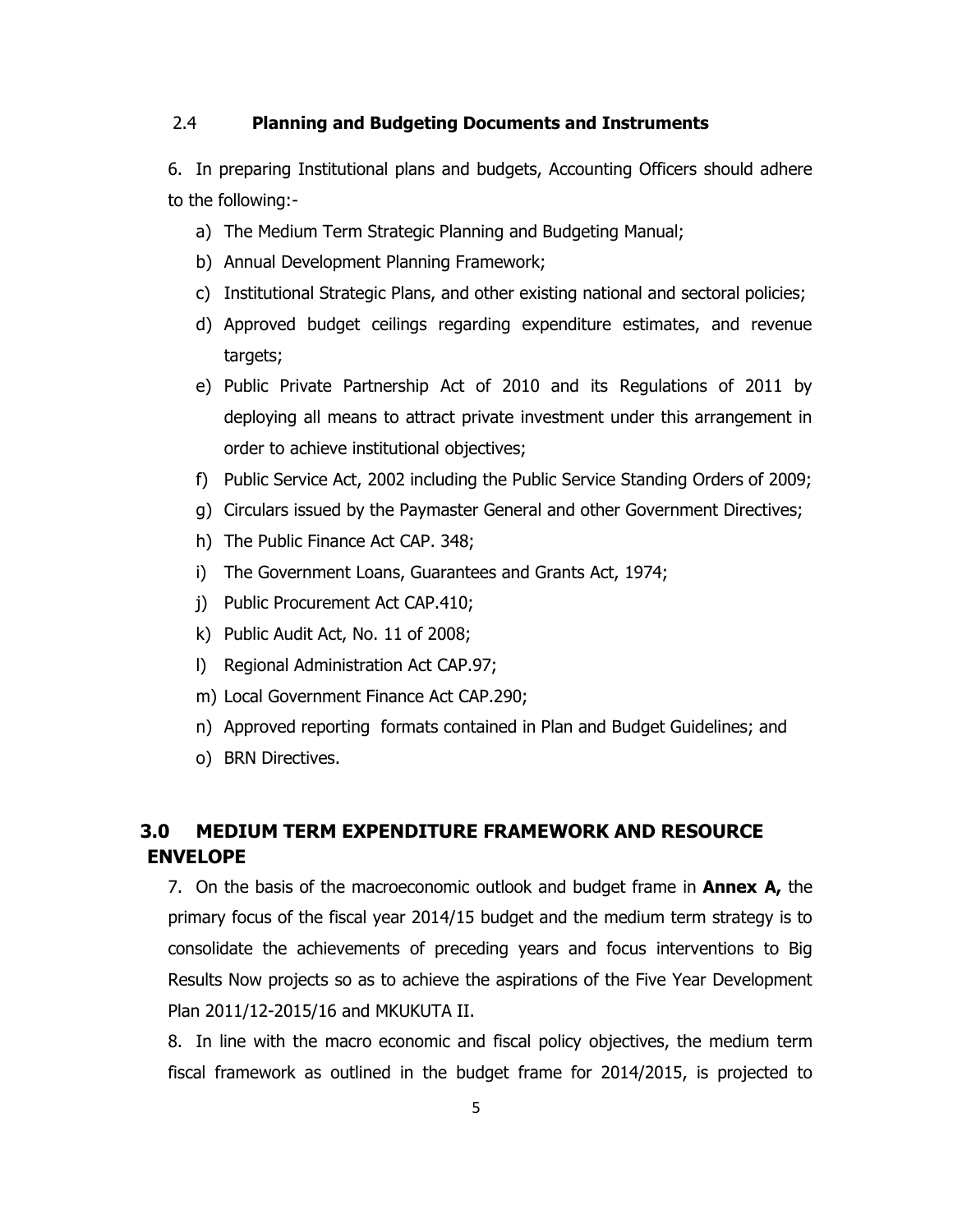collect **shillings 19,909.7 billion**. Out of this amount, total revenue is projected at **shillings 11,713.6 billion,** of which tax revenue amount to **shillings 10,990.8 billion,** non tax revenue **shillings 722.7 billion** and **shillings 377.9 billion** as LGAs own source. Development Partners will continue to contribute to Government Budget in form of Grants and concessional loans, whereby a total of **shillings 3,772.0 billion** is expected. The Government intend to borrow shillings 4,046.3 billion from both domestic and external sources, of which domestic borrowing for rollover of matured government securities is **shillings 2,265.7 billion**.

9. Recurrent expenditure is estimated at **shillings 14,642.4 billion** including **shillings 5,440.6 billion** for wages and salaries of Government Institutions and Agencies. In addition, development expenditure is estimated at **shillings 5,267.3 billion,** out of this locally financed development expenditure will be **shillings 2,643.3 billion** and foreign financed development expenditure is estimated at **shillings 2,624.0 billion.** Therefore, MDAs, RS and LGAs are urged to give priority to these outlays in accordance with the broad guidelines provided in Annex B.

10. On the basis of the budget frame for 2014/2015 and the need to scale up investments in strategic projects, recurrent outlays excluding salaries and Consolidated Service Fund (CFS) shall not increase by 10% so as to relieve resources for implementation of the BRN projects.

## **Indicative Budget Ceilings for the Medium Term**

11. Based on the Medium Term Resource Framework outlined above, indicative ceilings will be provided at Vote level to guide the preparation of budget proposals. All spending institutions should adhere to the approved budget ceilings for the fiscal year 2014/15. Since there is no budget provision outside the set ceilings, commitments above set ceilings, may lead to budget cuts in other institutions and thus, adversely affecting their performance.

6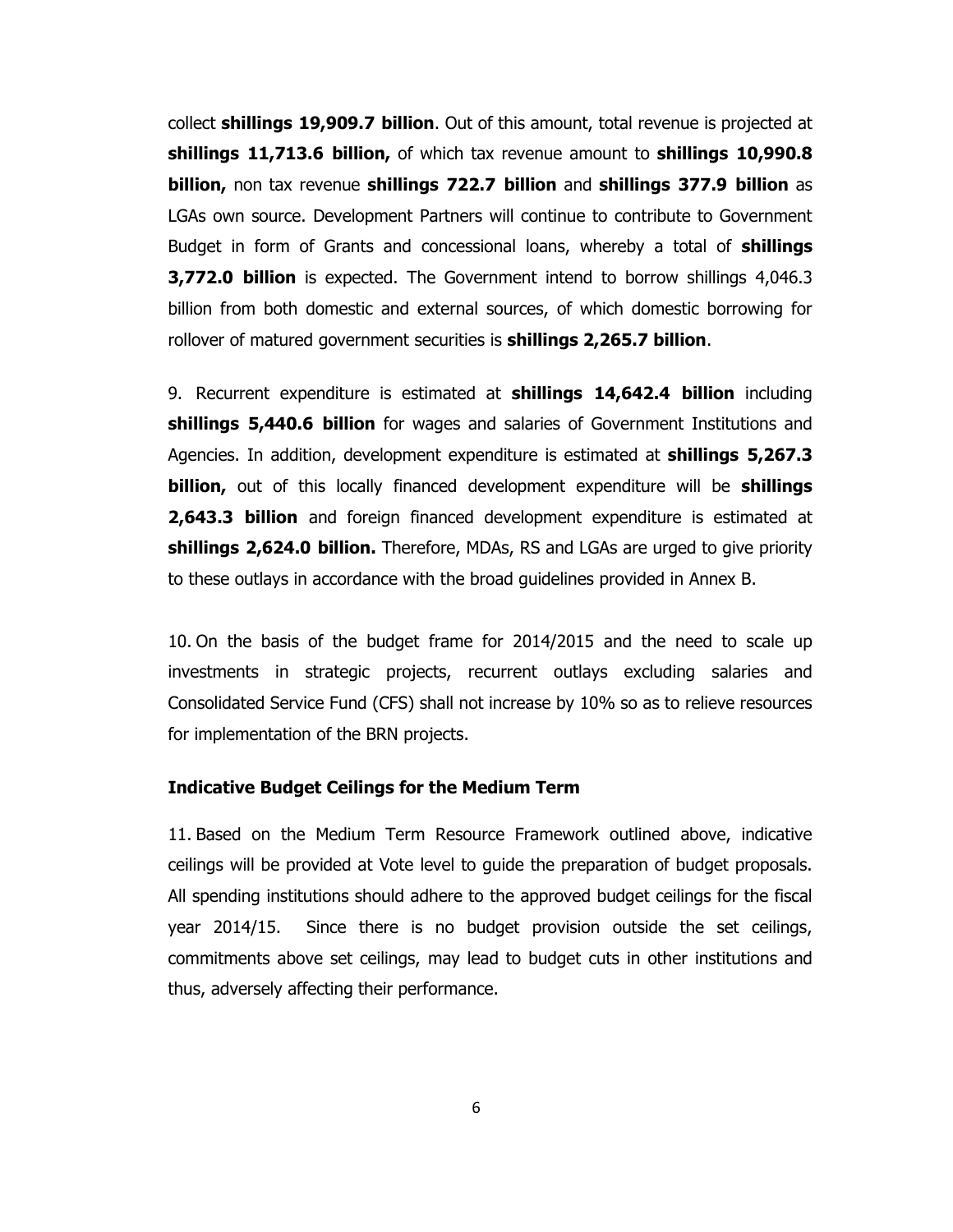## **4.0 REVENUE AND EXPENDITURE ESTIMATES**

#### **Revenue Estimates**

12. MDAs, RSs, LGAs and Public Institutions that collect non-tax revenue should adhere to the formats for the presentation of the revenue estimates. The revenue estimates should indicate collection trend/performance of 2012/13, first half of 2013/14, likely outturn by end of 2013/14, realistic budget for 2014/15 and projections for the outer years of the MTEF. Moreover, Accounting Officers should ensure that:-

- a) All potential sources of revenue are identified and forecasted as part of comprehensive revenue collection strategies so as to enhance domestic revenue collection for financing the national plans and budget;
- b) On a monthly basis, projected total revenue is broken down by both category and type;
- c) All businesses are registered in order to ensure that the informal sector is brought into tax-net;
- d) All taxes, fees and other charges shall be paid through electronic system so as to curtail revenue leakages;
- e) Fees and other charges are reviewed to be in line with actual cost of providing public services;
- f) A system of collecting property tax revenue is enhanced as well as reviewing the existing property tax rates so as to ensure that all buildings or properties including all urban districts and townships which were not paying property taxes are charged according to their market prices instead of the current flat rates;
- g) Legal sector institutions are strengthened to commensurate with legal sanctions for tax evaders;
- h) MDAs, RSs and LGAs are reminded not to enter into contracts with foreign contractors and incorporating tax exemption clauses without prior approval by MoF;
- i) All Public Institutions and Agencies are obliged to disclose all information regarding their revenue collection;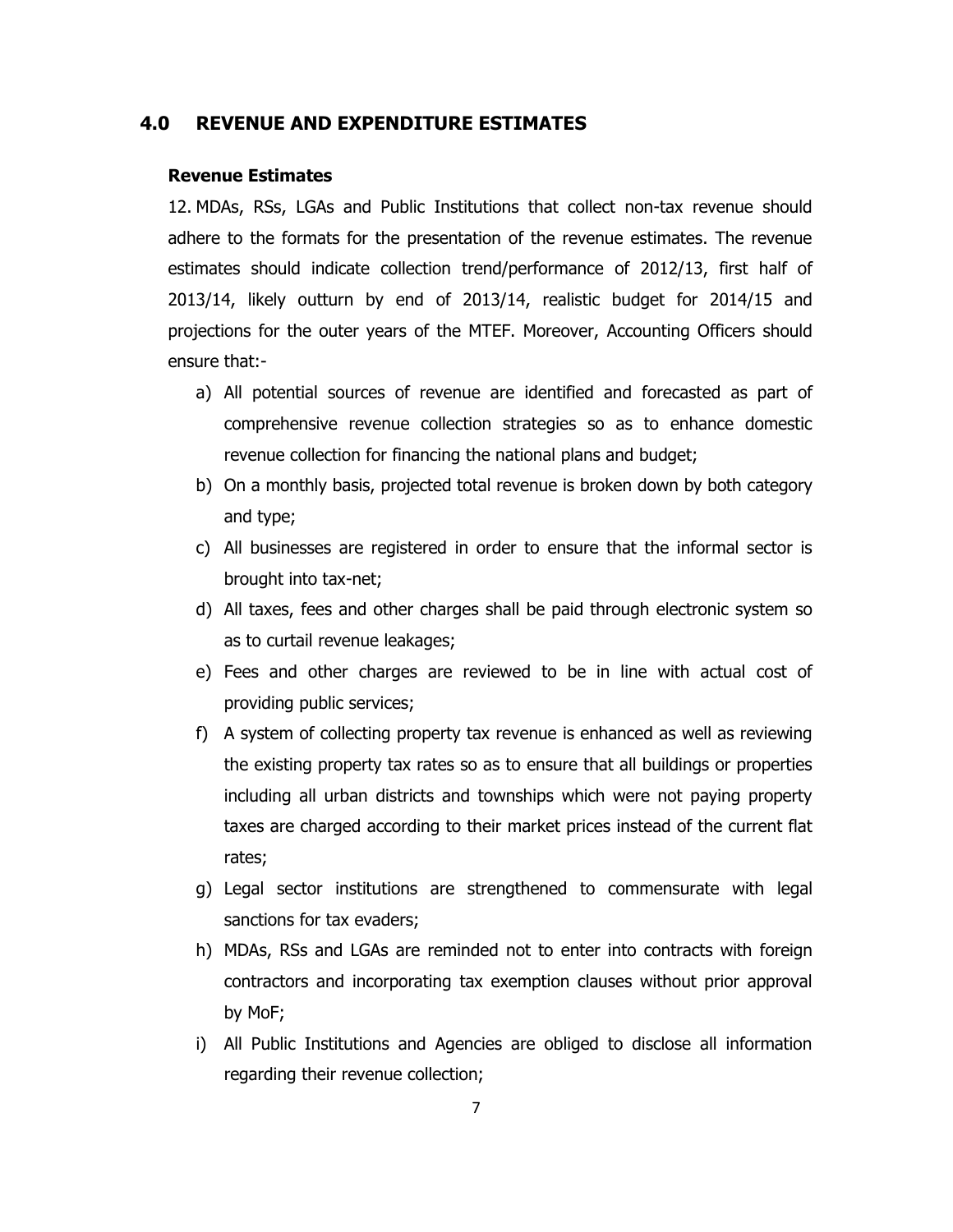- j) They submit to the MOF for scrutiny all realistic revenue estimates to be collected during the financial year 2014/15 and actual collection information of preceding year for all votes and funds under their jurisdictions including all those of public institutions i.e. universities, water authorities and agencies. According to the Public Finance Act No.6 of 2001 Revised Edition, 2004 Under Regulation 38 (1)-(3) and Regulation 39 (3), failure to disclose such information, they shall be held accountable as per above mentioned Act; and
- k) All Public Institutions and Agencies shall continue to remit 10 percent of their gross income turnover to the Exchequer in line with the Public Finance Act, 2013 requirement.

13. In order to expand tax base, the Government will continue to formalize the informal sector. In addition, TRA shall extend services closer to taxpayers and also extend working hours/days as a strategy to motivate taxpayers and increase efficiency in revenue collection.

#### **Expenditure Estimates**

#### **Remuneration of Employees**

14. During preparation of PE estimates, Accounting Officers should abide by guidelines prepared and issued by PO-PSM for MDAs, RSs, and LGAs. Public Institutions should abide by guidelines issued by TR so as to ensure payroll integrity and PE budget control. Specifically, Accounting Officers should observe the following:

- a) Validating human resource information as approved by PO-PSM;
- b) Preparing PE estimates for new employees based on the staff establishment approved by PO-PSM;
- c) Preparing PE budget using Human Capital Management Information System (HCMIS) format in which employers are requested to enter new establishment, promotion and re-categorization information planned for 2014/15;
- d) All non-salary allowances should not be included in the wage bill instead should be budgeted for under other charges; and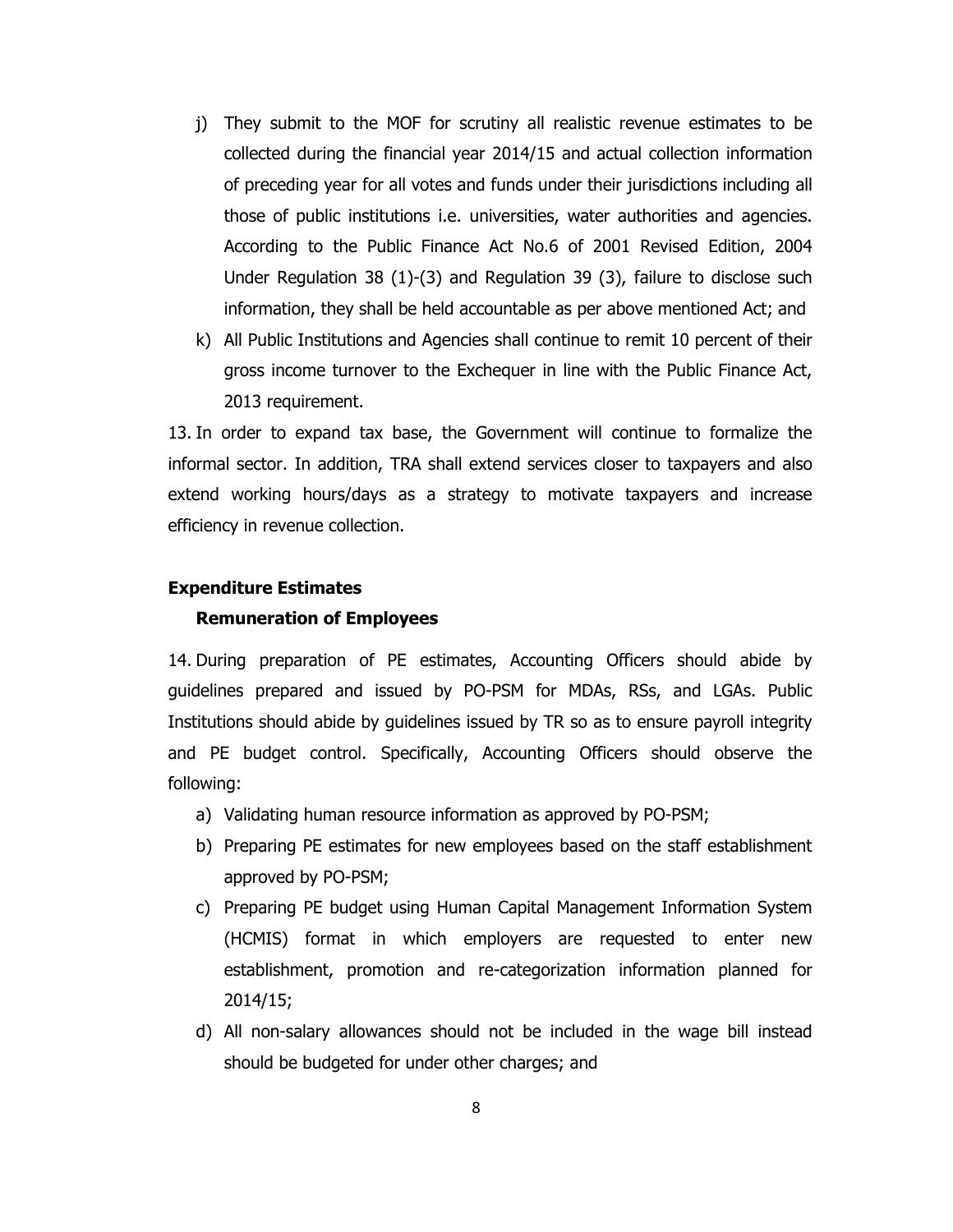e) Budget estimates for statutory contributions including PSPF, LAPF, NSSF, GEPF, NHIF and PPF are correctly worked out.

15. In order to determine actual staffing requirements based on institutional establishment and also in line with the D by D policy, MDAs, RSs, LGAs and Public Institutions should undertake an evaluation of existing staff in each cadre compared with actual staffing level and justification and then submit such information through HCMIS for approval by **December, 2013**.

#### **Other Charges**

16. First charge outlay components should be fully budgeted for: Allowances for intern doctors and statutory entitlements; statutory meetings; ration allowances; public utilities (telephone, water and electricity); office rent; and foreign service allowances for diplomats and Embassies local based staff; examination expenses; higher education students' loans; schools with special needs; capitation grants; prisoners' food, boarding and special schools and colleges; medicines and medicaments; Judges attire; and contributions/subscriptions to international organizations. The remainder of other charges should be costed for other outlays.

#### **Development Budget**

17. Regarding development component, each vote should submit their proposed development budget for 2014/15 to PO-PC for detailed scrutiny prior to inclusion into their MTEFs.

#### **Locally Funded Projects**

18. During preparation of development budget estimates to be financed by domestic/own source revenues all MDAs, RSs and LGAs must ensure that:-

a) Projected resources for the forthcoming year 2014/15 will sustain on-going projects before contracting new ones. The emphasis should be to adhere to MDAs', RSs and LGAs' approved budget ceilings. Since there is no budget provision outside the set ceilings, contracting commitments above set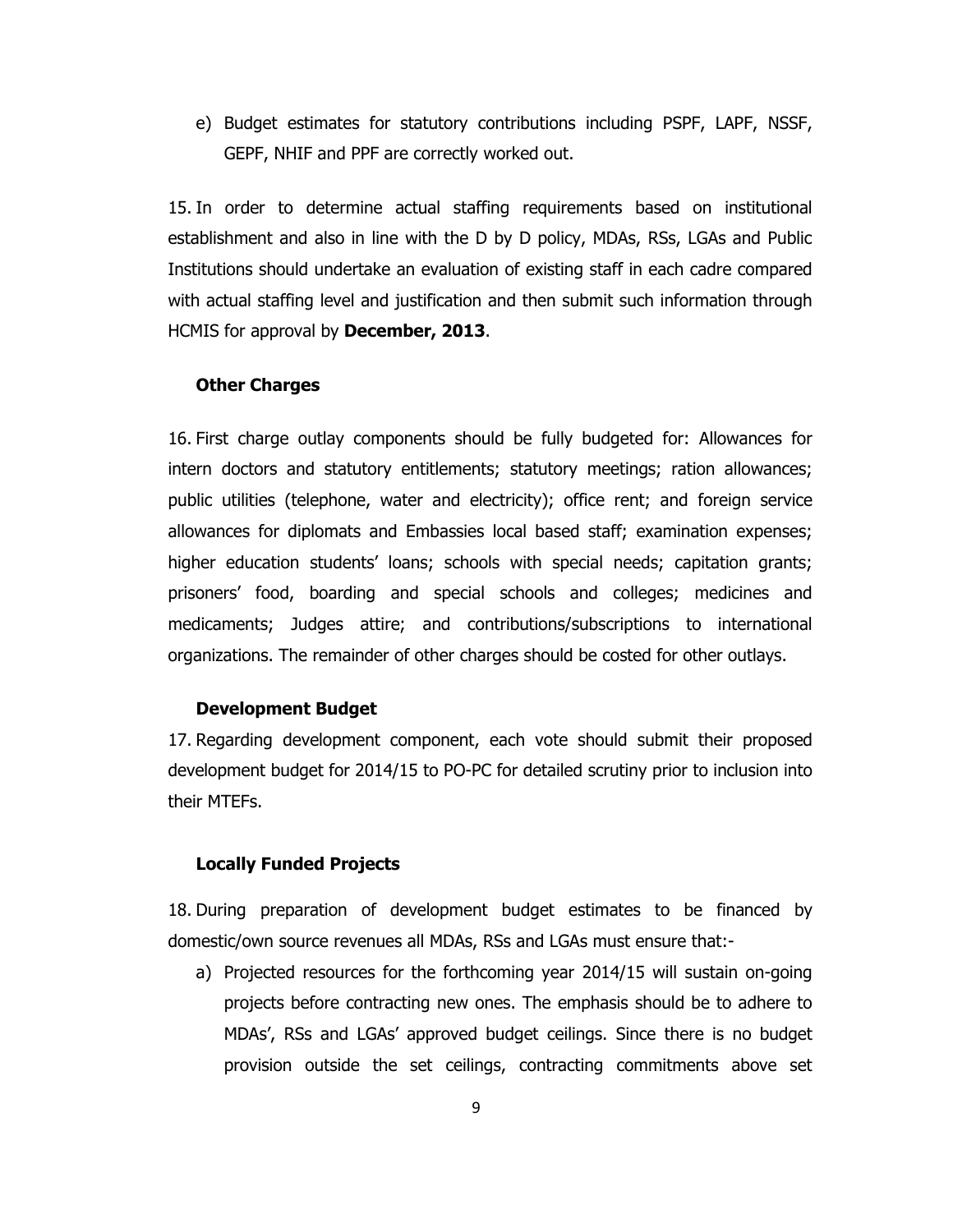ceilings, may lead to budget cuts in other MDAs, RSs, LGAs and PIs. This situation will necessary adversely impact the performance of other sectors;

- b) Outstanding claims raised by contractors, suppliers and service providers should be settled first;
- c) Strategic projects including those under the BRN initiative should be given top priority in the allocation of development budget resources;
- d) On-going projects forming part of the Annual Development Plan should be aligned to the resource envelope ceilings provided;
- e) New projects shall be submitted to PO-PC for scrutiny and endorsement by December 2013. Further, on formulating new projects, MDAs RSs, LGAs and PIs should also consider the recurrent cost-implication of completed projects. However, inclusion of new projects in the budget estimates can only be considered if there are sufficient resources available from indicative ceilings of respective MDAs, RSs, LGAs and PIs after deducting the cost of all ongoing projects. To determine formulation of credible project proposals for a claim over scarce budget resources, POPC will issue a framework for guiding MDAs, RSs and LGAs to prepare standard project proposals; and
- f) Procedures for securing loans for new and on- going projects should be in line with the Government Loans, Guarantees and Grants Act, 1974 (as amended 2004).

## **Donor Funded Projects**

19. MDAs, RSs and LGAs receiving donor funds are required to prepare development budget based on confirmed resources, specifically they must ensure:

- a) Availability of counterpart funds for new and on-going projects;
- b) New projects are aligned with the FYDP and MKUKUTA II;
- c) All donor funded projects (including direct, reimbursable and cash categories) are reflected in the budget estimates; and
- d) MDAs budget submission to PO-PC for both ongoing and new projects is supported by financing agreements. RSs and LGAs projects will be submitted to PMO – RALG.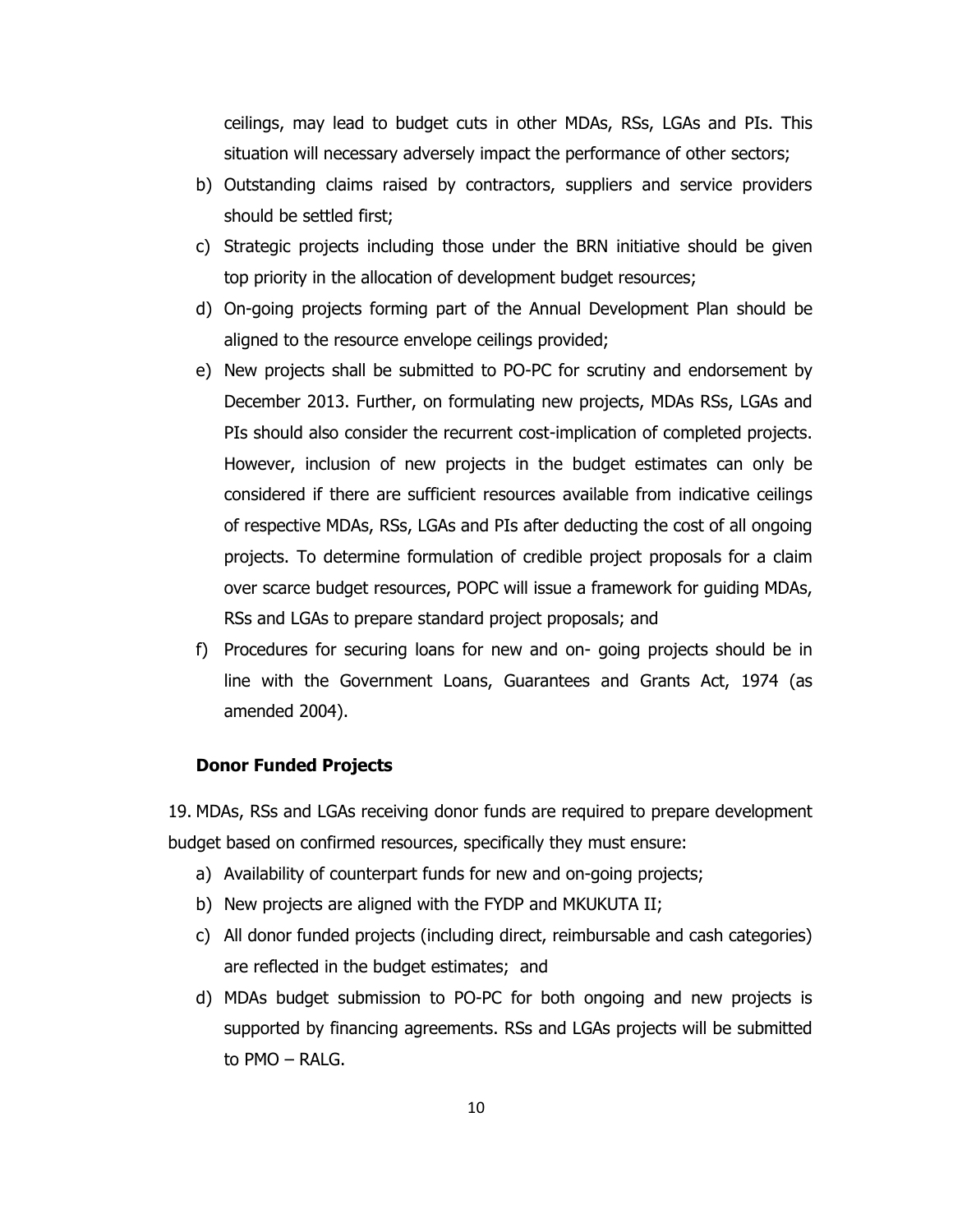## **Intergovernmental Fiscal Transfer**

20. During 2014/15, the Government will continue to allocate grants to LGAs on formula and performance basis to facilitate financing of specific requirements, such as meals for secondary schools and schools with special needs. In this case, LGAs will continue to receive block grants in the grant-aided sectors such as Agriculture, Livestock, Health, Roads, Water and Education. With the case of education sector, LGAs should ensure they do the following:

- a) Allocating capitation grant for primary schools at an average of Tshs. 10,000 per enrolled pupil per annum, including pre-primary pupils and those in special day schools;
- b) Allocating capitation grant for secondary schools at an average of Tshs. 25,000 per enrolled day school student per annum;
- c) Allocating the budget for school meals at an average of Tshs. 405,000 per annum (i.e. Tshs. 1,500 x 270 school days) per student enrolled in registered boarding primary and secondary schools; and
- d) Preparing realistic budget and allocating resources for primary school related examinations costs (STD IV and VII) as well as secondary school examinations (Form II, IV, and VI).

21. In line with the cost sharing arrangement, LGAs should ensure collection of Tshs. 20,000 and Tshs. 70,000 from each student enrolled in day and boarding secondary schools, respectively, and this shall form part of the Capitation Fund as councils' own sources to be spent on secondary education.

## **Institutionalizing Decentralization by Devolution across MDAs**

22. To ensure effective implementation of the D by D policy, MDAs are required to:

- a) Review respective sectoral functions and laws to ensure that they are D by D compliant;
- b) Sector Ministries should continue to build capacity of RSs and LGAs in respective policies, laws and regulations in the sector; and
- c) Devolve functions that are localized along with resources (mainly human and financial), for realization of rapid development at a grassroots level.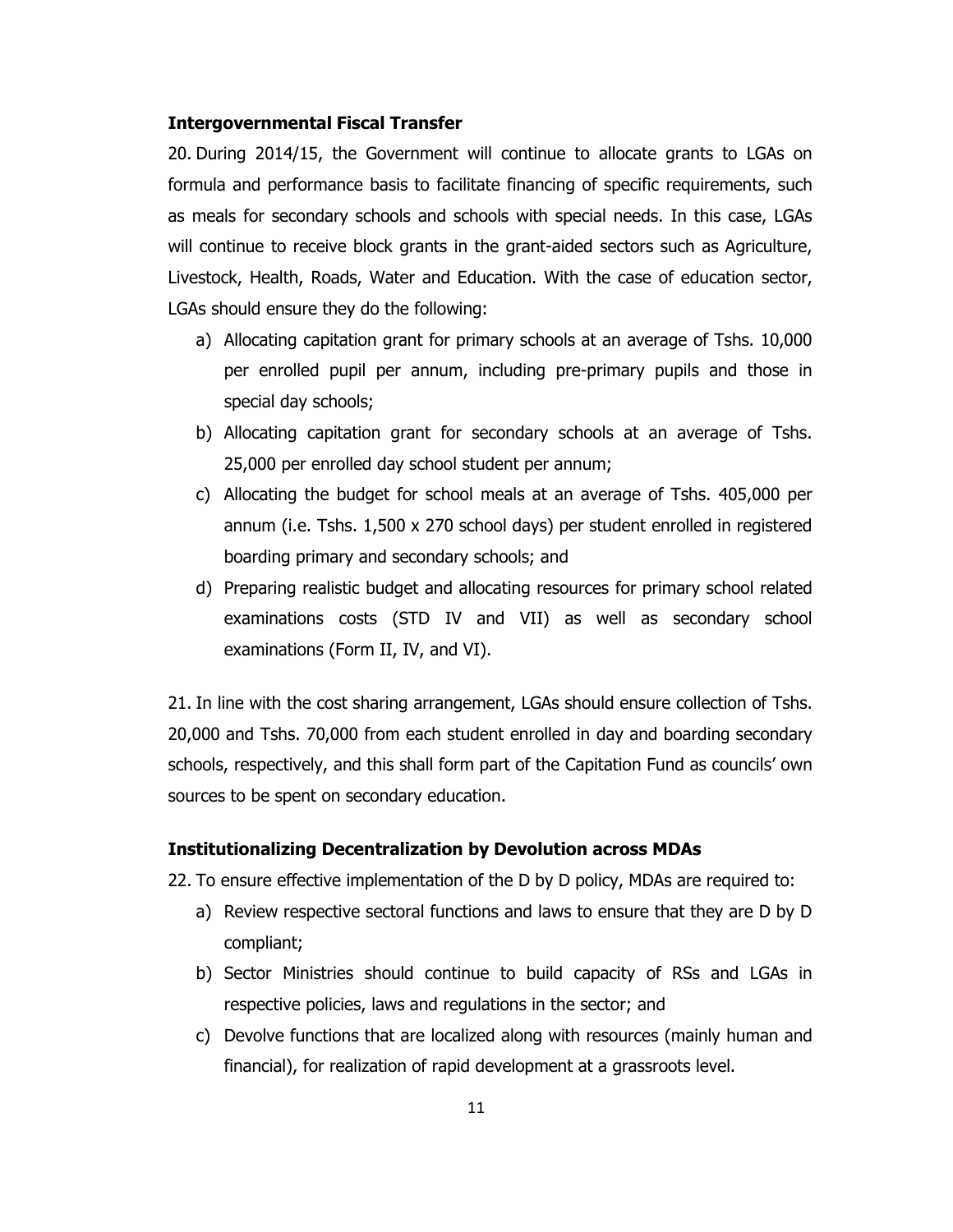# **5.0 OTHER ISSUES TO BE CONSIDERED IN THE BUDGET ESTIMATES a) Cost Reduction Measures**

23. Accounting Officers should take cost reduction measures particularly in such areas as seminars and workshops; office operations, public ceremonies; procurement of furniture and motor vehicles. During budget preparation, Accounting Officers should:-

- (i) Review and rationalize human resources requirements across the Government under the PO-PSM guidance in line with the new institutions responsibilities;
- (ii) Procurement of goods and services shall be done through ICT (eprocurement) and through bulky procurement at source;
- (iii) Use mortgage facilities to acquire office buildings for embassies instead of continue renting. For motor vehicles leasing facility should be used instead of purchasing;
- (iv) Adhere to Government Circular No. CAC.134/213/01/K/114 of  $26<sup>th</sup>$ September, 2012 regarding prohibiting procurement of imported furniture;
- (v) Control other operational costs. If there is a need to construct a Ministry's or a Public Institution's office under its jurisdiction, the parent ministry shall prepare a comprehensive plan of constructing an office that will cater also for institutions under its jurisdiction so as to reduce operational costs. Failure to abide this directive, the respective Accounting Officer(s) shall be held accountable;
- (vi) Control cost of operations emanating from use of public utilities (electricity-use of energy saving technology, water and telephones) through implementation of prepayment utility meter system. Respective parent ministries to provide guidance on cost reduction technology and standards;
- (vii) Avoid use of consultants in areas where competent internal staff or other public servants could be used; and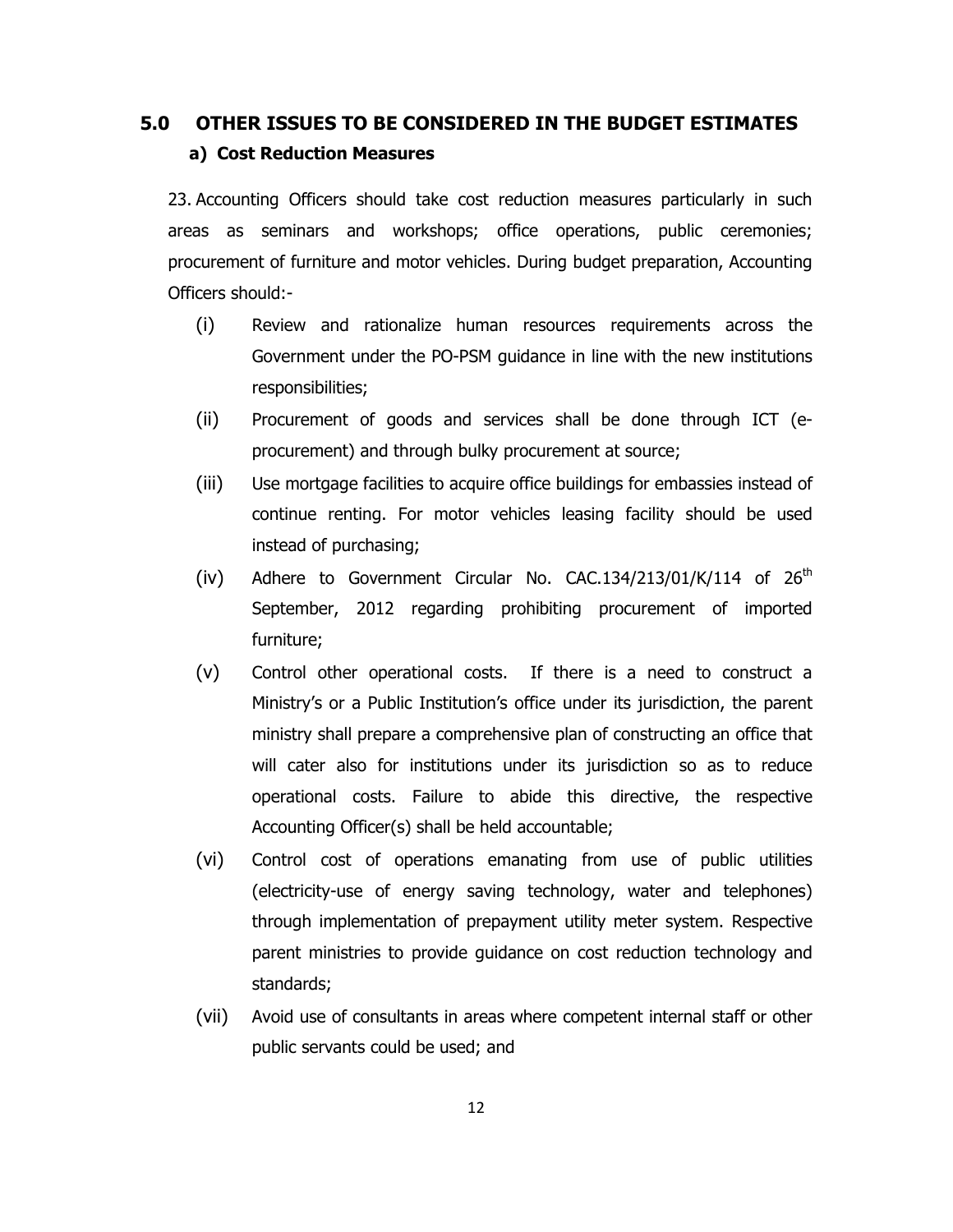(viii) Payment of entitlements including allowances to Board Members and staff of public institutions, parastatals and executive agencies should be done in accordance with respective establishment Acts, Public Finance Act and in line with the Government Circular No.  $SHC/B.40/6/21$  of  $28<sup>th</sup>$  March, 1994.

## **b) Controlling Accumulation of Arrears**

24. As an endeavor to control budget, the Government through Internal Auditor General has continued to verify and establish the stock of arrears, and will develop and implement arrears liquidation strategy. Accordingly, Accounting Officers should employ use of IFMS generated LPOs to avoid awarding unfunded tenders. Alongside this, transfer of staff should be done within the approved budget. Further, MOF in collaboration with MDAs, RSs and LGAs will put in place a system of paying all verified debts centrally.

## **c) Public Private Partnerships**

25. MDAs, RSs, LGAs, and Public Institutions that are partnering with private sector in implementing development projects should undertake economic analysis of proposed projects and thus, preparing detailed project documents to determine value for money prior to engaging private firms to implement such projects. Accounting Officers should create conducive environment by using existing PPP Regulations to facilitate establishment of PPP projects. In the case of RSs and LGAs, project proposals should be submitted to PMO-RALG for scrutiny and onward submission to MOF for detailed fiscal risk scrutiny and approval. In order to facilitate formulation of PPP projects and scaling-up implementation, the Government will setup PPP Facilitation Fund.

## **d) Procurement of Imported Goods and Services**

26. Procurement of imported goods and services which are locally available should be discouraged as a strategy to protect domestic industry. Nevertheless, if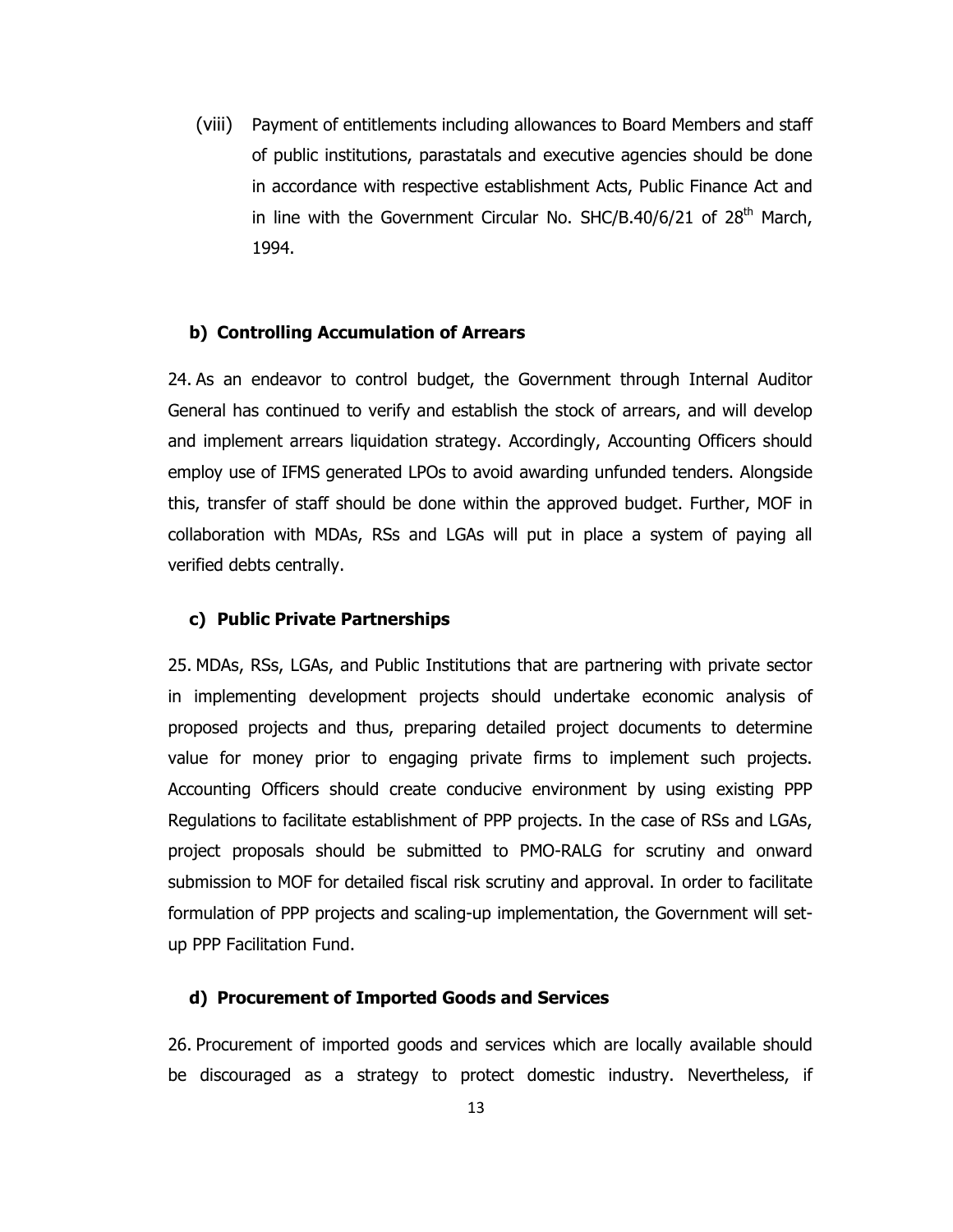importation of some goods and services are indispensable, MDAs, RSs, LGAs and PIs should budget for payment of all related taxes and duties. With respect to procurement planning, MDAs, RSs, LGAs and PIs must ensure that the process commensurate with the Government budget process for effective and efficient budget implementation.

## **e) Exchange Rate**

27. For the sake of uniformity and a base in the budget estimates presentation for 2014/15, all MDAs, RSs and LGAs are required to use the indicative exchange rate of **USD 1 to Tshs. 1,640** as provided by the Bank of Tanzania for costing their budget estimates in areas that involve foreign exchange component.

#### **f) Monitoring and Evaluation**

28. Monitoring and evaluation is a core management function in ensuring effective implementation of the national budget. The structure of monitoring and evaluation require each institution to have a functioning M&E Section.

29. In order to ensure effective implementation of FYDP, the Government has established a President's Delivery Bureau (PDB) as an Independent Department under the President's Office to oversee effective monitoring and evaluation of strategic public investments projects. On the other hand, the Ministerial Delivery Units in six sectors namely Transportation, Education, Agriculture, Water, Energy and Resources Mobilization have been established for effective tracking performance to ensure value for money. Therefore, all MDUs are required to track trend of implementation of KPIs of BRN projects on **weekly and monthly** and thus report to the PDB through their respective Permanent Secretaries.

30. Regarding monitoring and evaluation of other projects, MDAs, RSs and LGAs should make budgetary allocation for monitoring and evaluation of executed activities by using BRN initiative experience so as to ensure achievement of value for money. Further, they should continue strengthening M & E capacities by filling in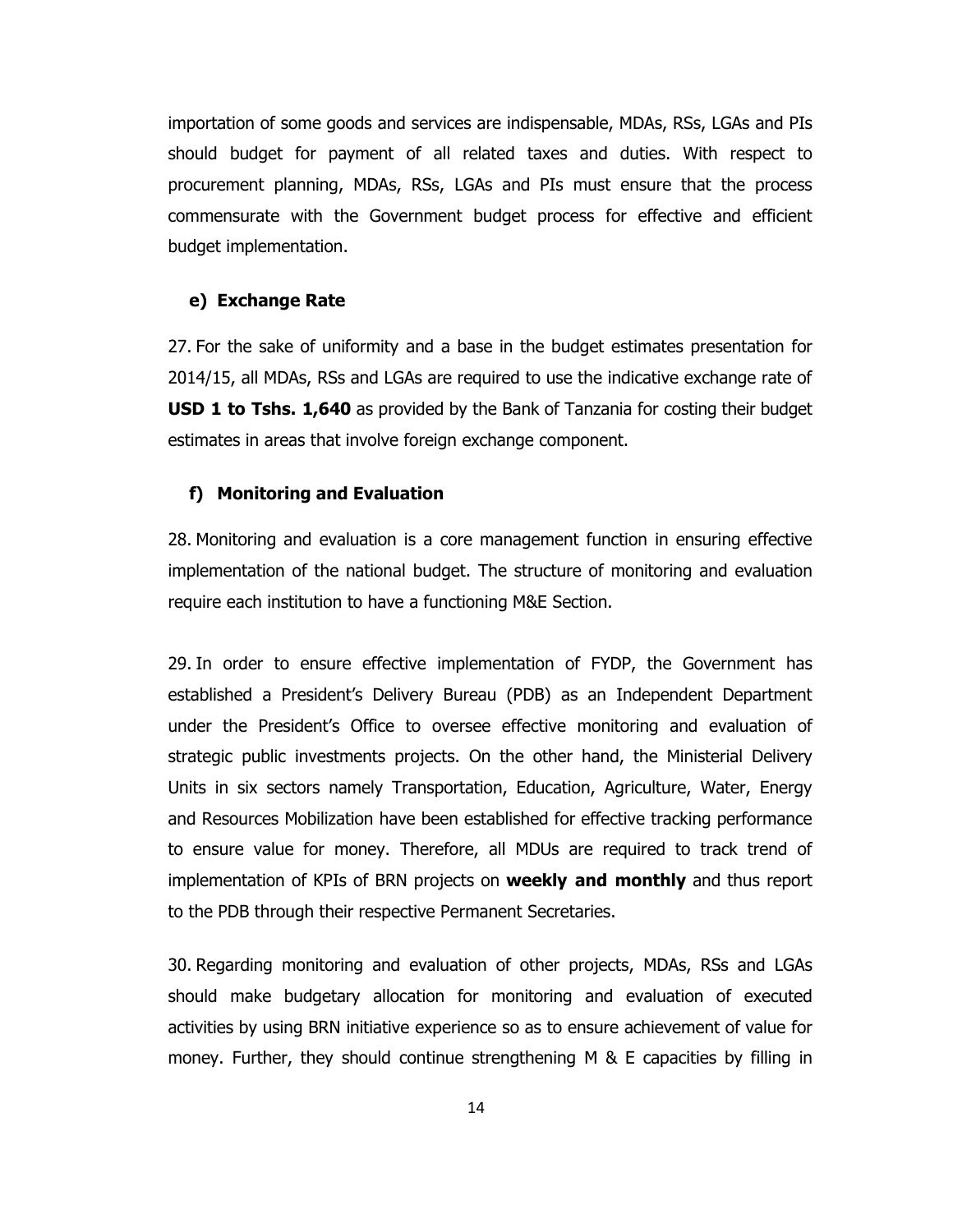vacant positions and specialized training to ensure effective monitoring of outputs and outcomes of Government expenditures for effective planning.

31. Monitoring and evaluation of MKUKUTA II are based on outcome indicators identified under the MKUKUTA Monitoring Master Plan. These outcome indicators measure results in growth and income poverty, improvement of life and social wellbeing and governance and accountability. Therefore, MDAs, RSs and LGAs through their M&E units should track progress on MKUKUTA II indicators and produce annual performance reports, for subsequent synthesis in the MKUKUTA Annual Implementation Report. The main thrust is to review implementation and policy issues for future policy choices.

## **g) Joint Supervision/Monitoring and Evaluation**

32. To ensure effective coordination of M&E activities across government, monitoring and inspection missions should be organised and carried out jointly to avoid duplication of efforts and resources. In addition, professionals supervising implementation of projects would be held accountable for results.

#### **h) Mainstreaming cross cutting issues into plans and budget**

33. In order to ensure that all cross cutting issues are embedded in the plans and budgets, MDAs, RSs and LGAs should allocate resources for implementing cross cutting issues. These include gender, environment, HIV/AIDS, population, anticorruption measures, Open Government Partnership, ethics and integrity, and disaster management by using the existing guidelines. They should continue enhancing legal and regulatory framework for speedy investigations, prosecutions and case adjudications of gender and sexual based violence cases.

## **i) Budgeting for Vulnerable Groups**

34. MDAs, RSs and LGAs should allocate resources to improve infrastructure and appropriate services in specific centers such as elderly and children homes, and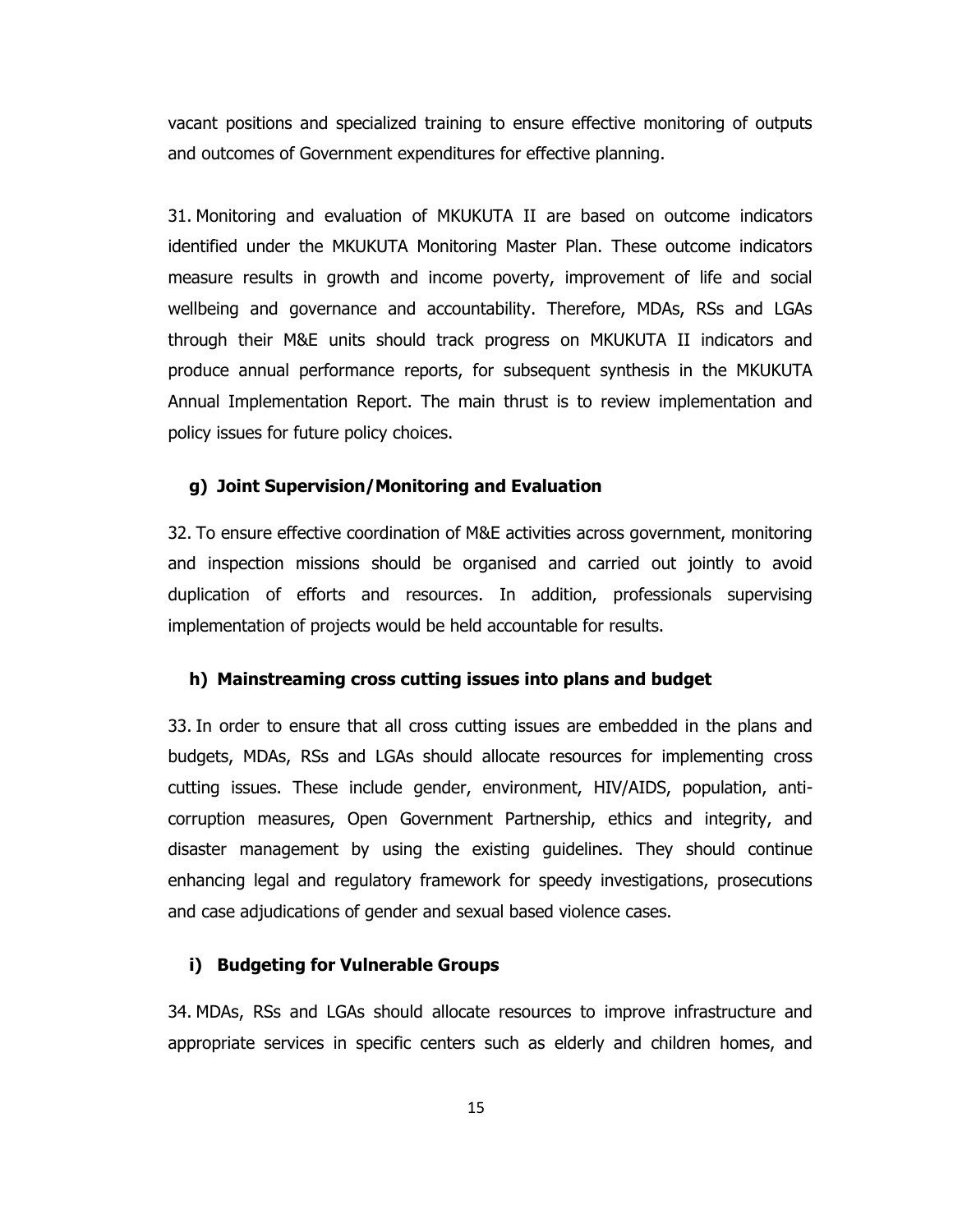schools for children with special needs. Moreover, public facilities should be accessible to people with disabilities.

## **j) Nutrition Interventions**

35. MDAs, RSs and LGAS that implement nutrition interventions are required to allocate resources in areas which need urgent interventions in accordance with the National Nutrition Strategy (NNS) 2011 - 2016. The NNS aims to ensure that all Tanzanians attain adequate nutritional status through policies and programmes, thus, participating effectively in socio - economic development. LGAs should ensure Council Multi-Sectoral Nutrition Steering Committees meet regularly and submit quarterly performance reports to PMO-RALG. Moreover, they should collaborate with communities to prepare and implement a comprehensive nutrition programs which will enable provision of school meals to all children in primary and secondary day schools.

### **k) Public Sector Reforms**

36. Concerted efforts will continue to be undertaken to allocate resources to strategic interventions to speed up finalization of the ongoing reforms and starting new ones to enhance efficiency in service delivery across government. Therefore, based on the above facts, MDAs should ensure the following:-

- (i) Take lead role in reform design and setting priority interventions to ensure ownership, accountability, adhering to the planning and budgeting cycle; and
- (ii) Realigning reform programmes with the FYDP and MKUKUTA II and avoid routine activities.

## **l) Good Governance and Rule of Law**

37. In order to ensure good governance and rule of law, resources should be allocated for enhancing good governance and access to justice including enforcing security in strategic public offices as well as in other public areas in collaboration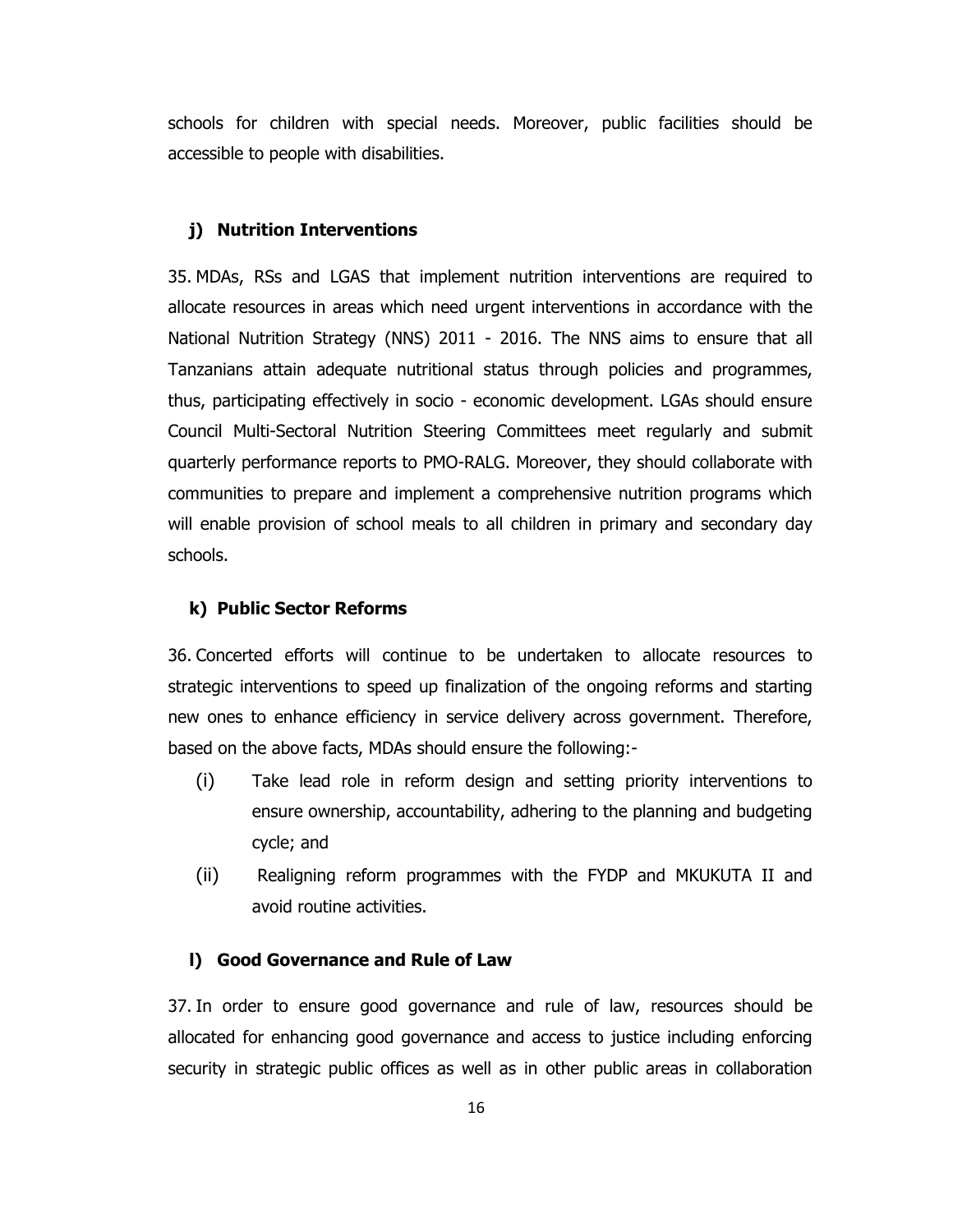with the private sector under the guidance of the Ministry of Home Affairs; swift legal and court process; continue issuance of National Identity Cards by the National Identification Authority (NIDA); preparation and conducting Local Government Elections at grassroots levels 2014; preparation for General Elections 2015; enhance the conducting of civic/voter education and capacity of conflict resolution mechanisms. Other interventions include implementing Post Code and Physical Addressing system; implementing African Peer Review Mechanism (APRM); and Open Government Partnership (OGP).

## **m) Employment and Economic Empowerment**

38. The Government will continue to support economic empowerment initiatives through Economic Empowerment Fund, Youth Development Fund and Women Development Fund so as to provide capital for citizens. These will lead to establish more micro- enterprises to generate their incomes and job creations. Therefore, during preparation of the plan and budget estimates, all MDAs, RSs and LGAs will be required to prepare report on new employment opportunities and submit to the Ministry of Labour and Employment; thereafter the Ministry will periodically submit the same to the PMO. Similarly, the RSs and LGAs shall submit the report to the PMO-RALG on quarterly basis. The format for capturing this information is provided as **Annex A Chapter IV**.

## **6.0 BUDGET SCRUTINIZATION AND APPROVAL**

#### **6.1 Budget Cycle**

39. The new budget cycle which is nurtured by the Parliamentary Regulations of 2013 allows the detailed debate and approval of the National Budget before 30th June of every fiscal year as well as allowing the Government to immediately begin implementation of the approved budget on the 1st July of every fiscal year. The establishment of the Parliamentary Budget Committee provides a useful link between the Government and the Parliament through its Sectoral Standing Committees. Indeed, the Committee plays a pivotal role as it gives the Parliament the opportunity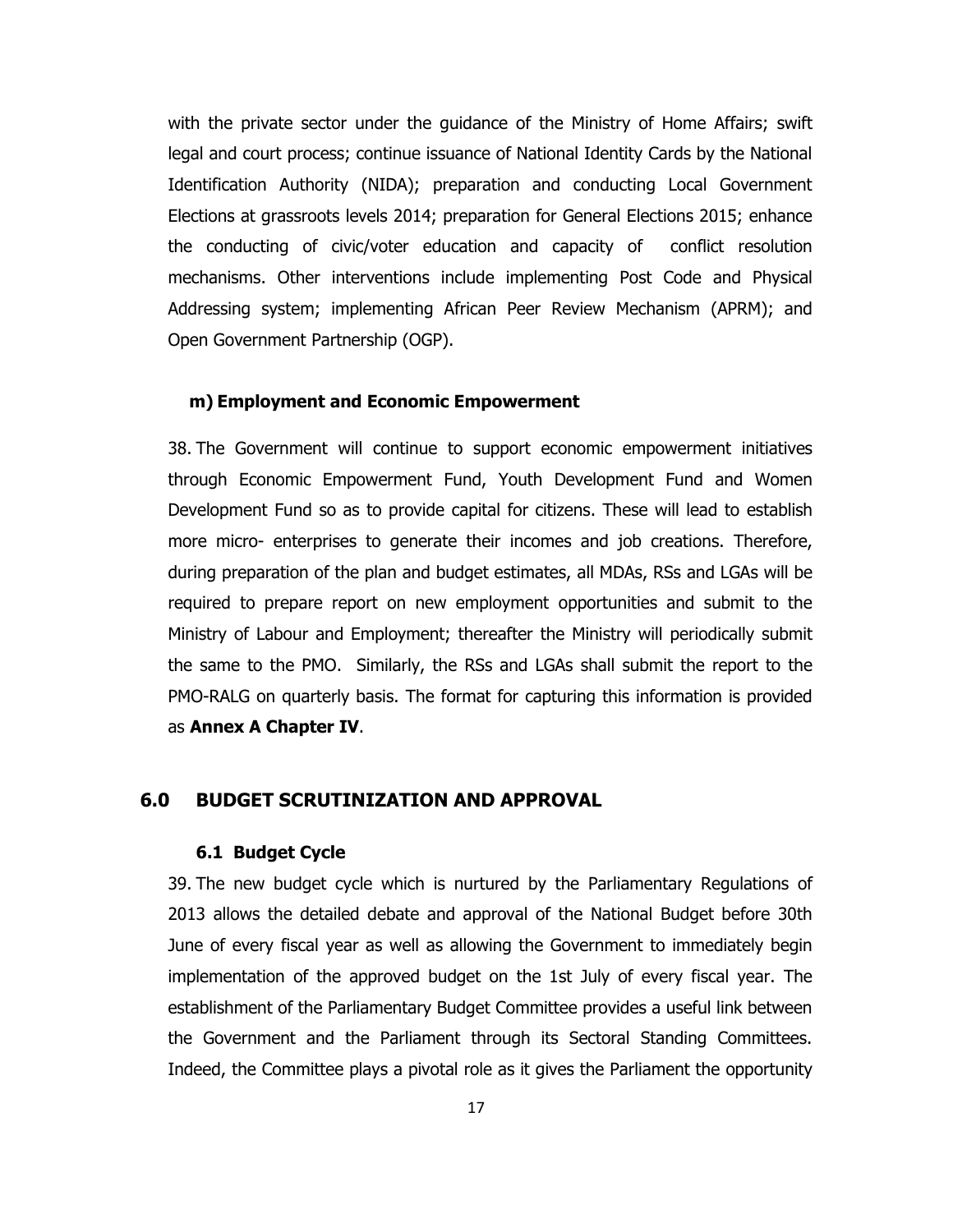to scrutinize the proposed plans and budget by the MDAs, RSs and LGAs. Furthermore, it proposes sectoral budget adjustments to the Parliament for debate and approval.

#### **6.2 Scrutinisation Process**

40. Soon after issuance of the budget guidelines to MDAs, RSs and LGAs in the first week of **November, 2013** and receiving budget ceilings in the **first week of January 2014** for fiscal year 2014/15, they shall immediately begin preparation of their MTEFs and submit to MoF and POPC in the **third week of January 2014** for detailed scrutinisation.

41. Scrutinisation process will be done by MoF in collaboration with the PO-PC, PO-PSM and PMO-RALG between the **fourth week of January-first week** of **February 2014.** The process will be done based on specific criteria so as to ensure clarity and transparency. The criteria include:

- a) Adherence of policy objectives and budget estimates (MTEFs) to the Plan and Budget Guidelines for 2014/15;
- b) Review of 2012/13 budget performance; and
- c) Mid-year review for 2013/14 budget showing revenue and expenditure performance as well as the way forward.

## **6.3 Data Entry**

42. After finalizing scrutinisation, data entry into IFMS shall swiftly be undertaken. Therefore, all Accounting Officers are required to provide necessary support to Budget Officers so as to complete timely the data entry process which culminates in the **second week of February 2014** to pave the way for MoF to print the budget books on time.

43. According to the new budget cycle, MDAs, RSs and LGAs will submit their budget proposals to the Parliamentary Sectoral Standing Committees for detailed review and endorsement between **mid-March and first week of April 2014**. Alongside this, they will incorporate any budget adjustments as per discussions into their plans and budgets and submit the same to the MOF and POPC for further action.Thereafter,